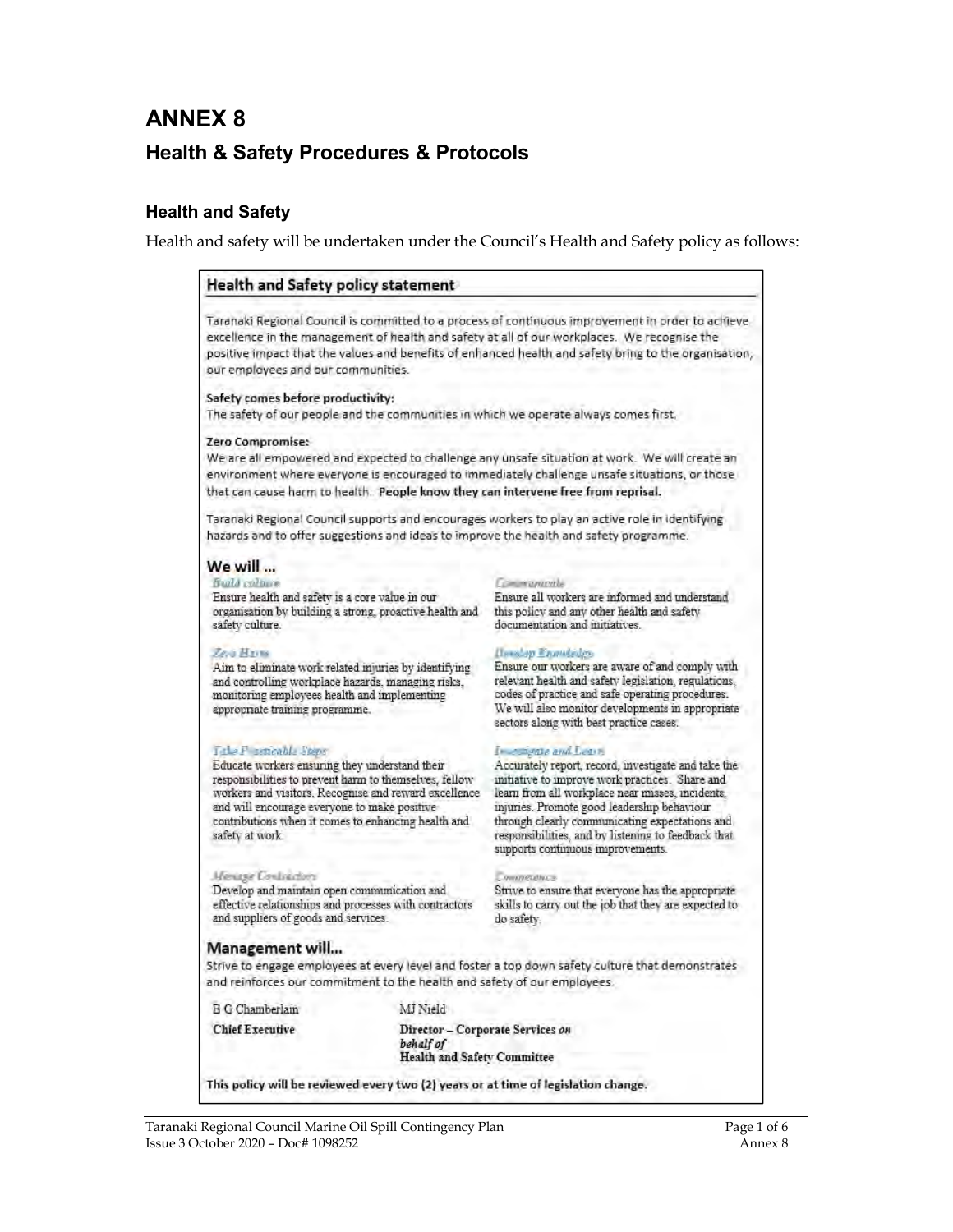The Council's Marine Oil Spill Response Policy will also be followed:

### **Marine Oil Spill Response**

### Policy

- Responders involved in Marine Oil Spill Response or Marine Oil Spill Response exercises ٠ must undergo the appropriate Maritime New Zealand training and be supervised until deemed competent
- Responders will report to the Regional On-scene Commander during Marine Oil Spill Responses and exercises and will follow the instructions issued by the Regional On-Scene Commander
- . Regional On-Scene Commanders will be appointed by Maritime New Zealand
- · Taranaki Regional Council officers involved in Marine Oil Spill Response will be offered annual hearing checks.

### Hazards

- People/public  $\ddot{\phantom{1}}$
- · Noise
- · Visibility
- Manual handling/lifting
- · Traffic passenger vehicles, cranes, trains, trucks, forklifts
- · Boat traffic.
- · Unknown site hazards
- · Moving loads
- Uneven surfaces .
- · Water hazards
- · Sharp wire sprags.
- · Entanglement
- · Slips, trips and falls
- · Tiredness
- · Pinch points on equipment
- Chain breaking
- · Snap-lock hydraulic fittings
- · Sharp edges
- Heavy towing lines and bars
- · Flaked line with bites on line
- · Communication failure
- · Lack of direction/Communication
- · Weather
- · Hazardous substances
- Container leaks and spills
- · Use of spraying equipment
- · Helicopter operation
- Power pack handle disconnection
- · Oil fumes
- · Water
- \* Rocks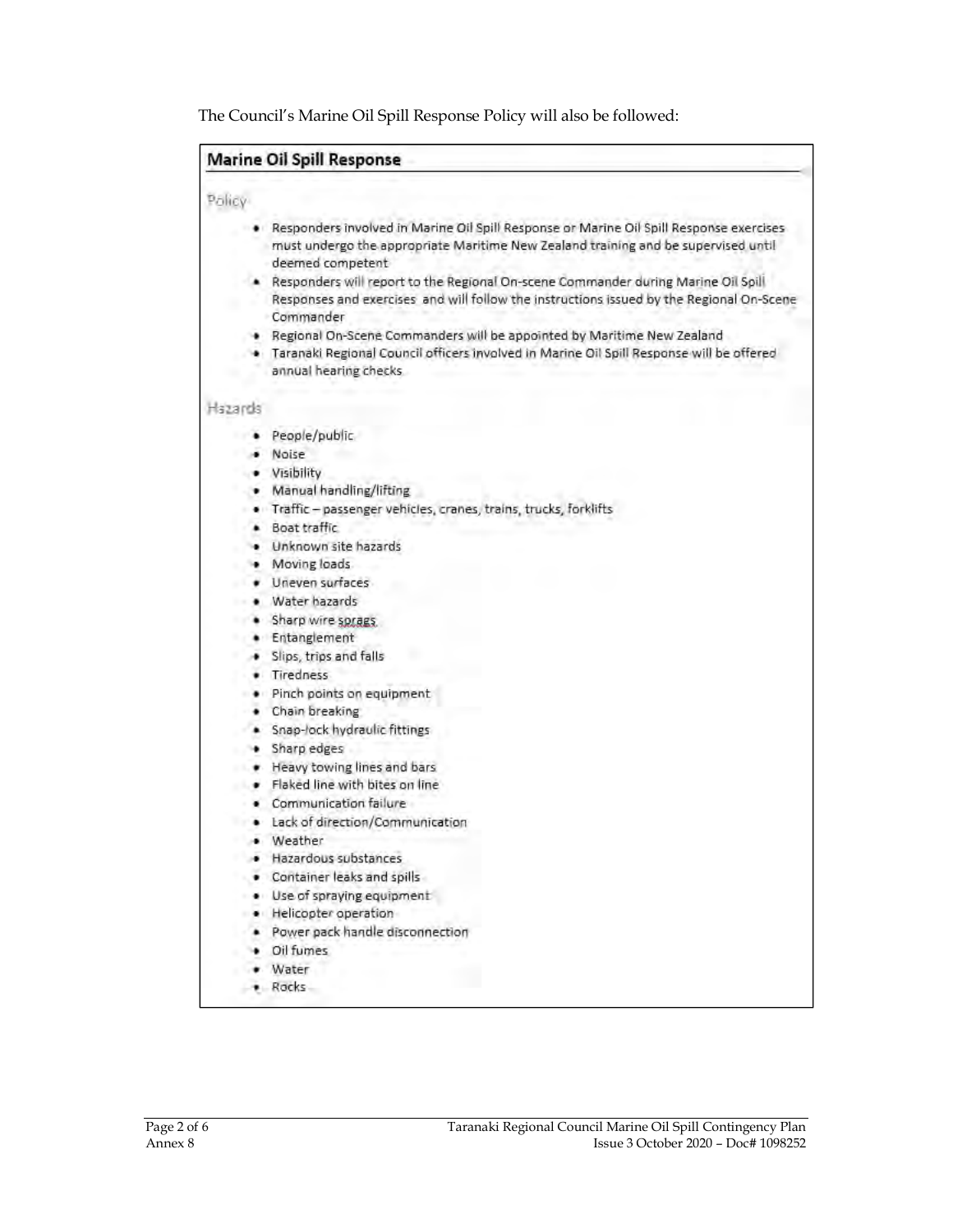### Controls

- . Tool box meeting to be held prior to Marine Oil Spill Response or Exercise
- · Regional On-Scene Commander and/or Health and Safety Representative will conduct hazard identification for the site immediately prior to the toolbox communication
- · Ensure all response team have completed a site induction (minimum of safety briefing for one-off visits)
- All response team to meet Port Taranaki security requirements for work from the Port site
- . Response team to wear appropriate PPE for task as outlined in the JSA/SWMS for the task undertaken
- . Response team to observe controls outlined in the JSA/SWMS for the task undertaken

### Personal Protective Equipment

- · High visibility clothing
- · Safety footwear
- · Safety helmet
- · Safety glasses
- · Personal Floatation Device
- · Hearing protection
- · Gloves
- · Wet weather gear
- · Sun protection

### Legislation

Resource Management Act 1991 Resource Management (Marine Pollution) Regulations 1998 Biosecurity Act 1993 Taranaki Regional Marine Oil Spill Response Plan Maritime Transport Act 1994 Hazardous Substance Act 1996

### References

JSA/Safe Work Method Statement (Vault) or 'Hazard Identification and Controls' for:

- Deploying Ro-Boom
- Bringing in Ro-Boom
- Deploying Ro-Boom from boat
- Dispersant application
- Deploying skimmers
- Deploying Rapid Deployment boom
- Deploying Land/Sea boom
- Deploying Harbour/Boat boom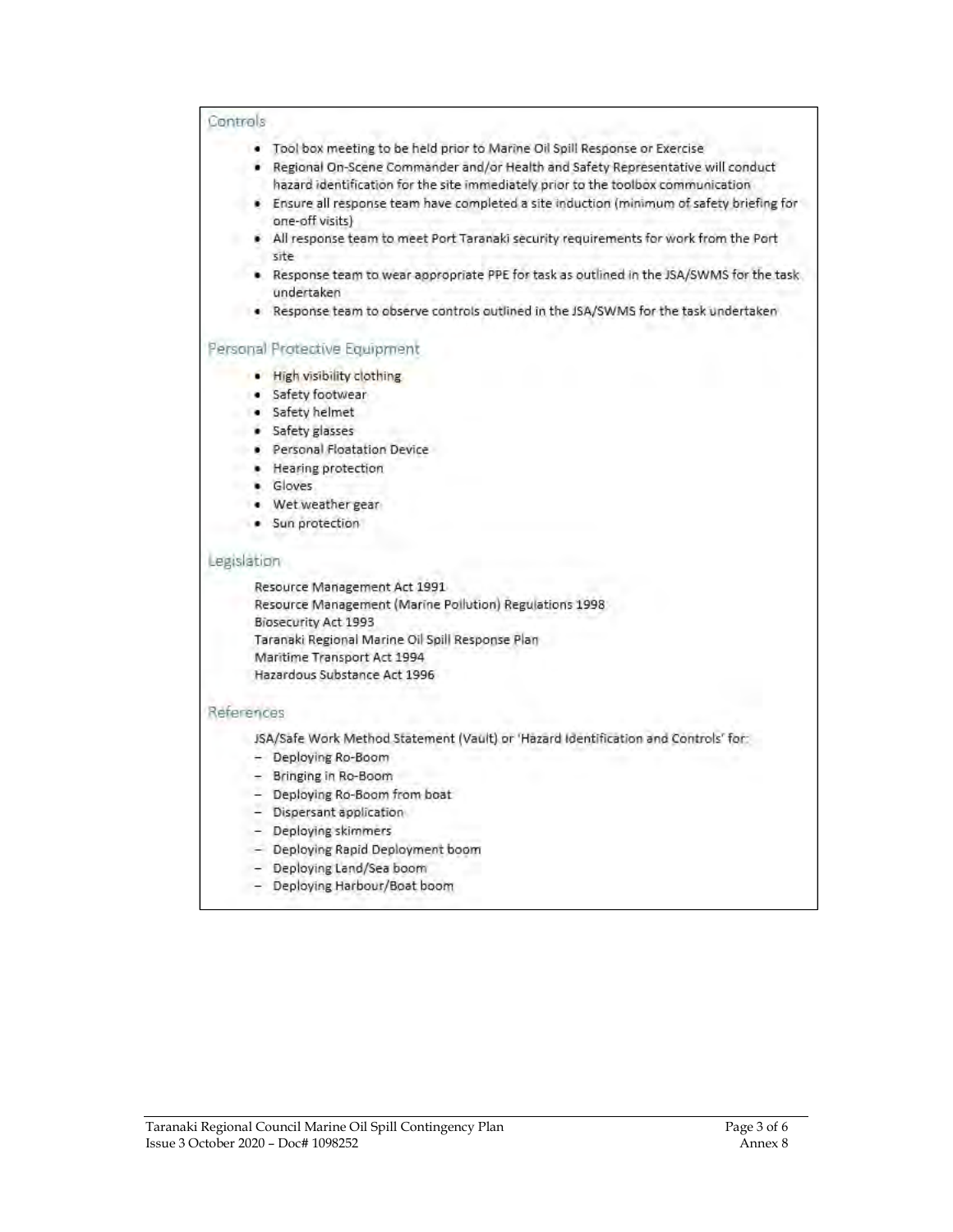Health and Safety Information/Briefings for the response may be in the following format:

### 1. Key Details

Date:

Time: On Scene Commander: Health and Safety: Boom Team leader: First Aid:

## 2. Weather

Forecast: Temperature: Temperature: Winds:

## 3. Emergencies

Dial 111 Fire extinguishers located in TRC vehicles Emergency evacuation procedure

## 4. Accidents

All Accidents to be reported to Site Safety Coordinator Must be recorded in accident register First Aid area located near site entry/exit point

## 5. Personal Protective Equipment

Hi Vis clothing Steel capped boots Overalls Lifejackets/PFDs for those near (within 2 meters) or over the water Throw lines Wet weather gear as appropriate Hard hats near deployment area (under Ro Boom) Ear muffs or ear plugs

## 6. Public presence

## 7. Toilets

## 8. Refreshments

Fresh drinking water is available from the TRC vehicle at site entry/exit point

## 9. Traffic control

Only essential TRC vehicles inside the exercise area.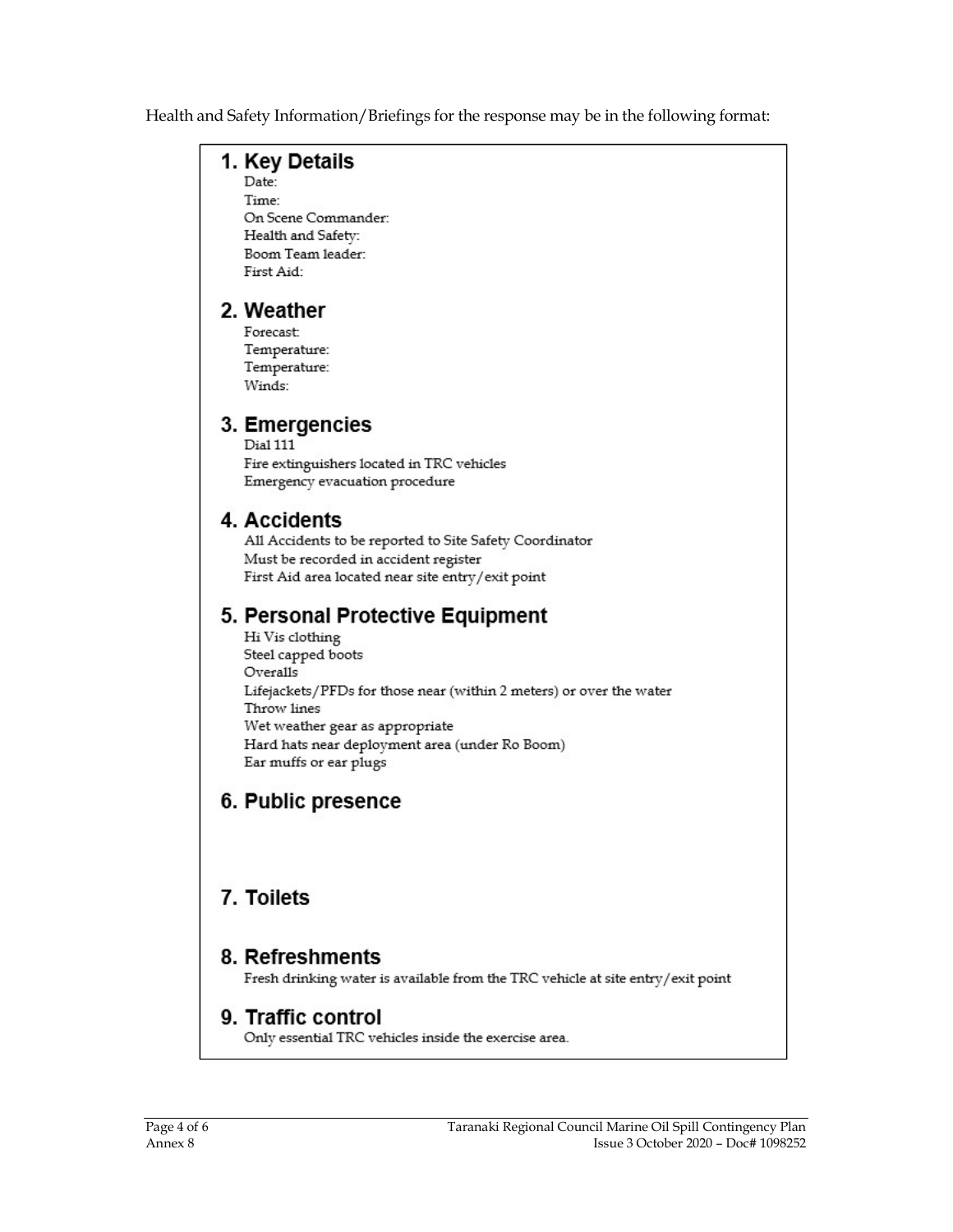## 10. Communciations

Radios Cellphone Non-verbal communication essential when hearing protection is worn

## 11. Manual handling

Heavy equipment Use correct lifting technique (bend knee) Use multi-person lift

## 12. Machinery

Do not cross taped boundary areas or connecting chains/ropes Beware of the power pack Beware of vehicles used in exercise, do not work near wheels Follow standard operating procedures for Spill Equipment

## **13.Other Hazards**

Vehicle movements Noise Sun/Wind exposure Communications Failure Greasy/slippery surfaces Bites in ropes and lines Access to river over rocks/trees Contaminants/hazardous substances

## 14. Personnel location

Only enter/exit the work area via the designated area. Advise safety personnel if leaving the work area and complete the sign-in/out sheet

## 15. Remember

We are doing things we don't usually do so think safety in EVERY action.

### 16. Site induction acknowlegement

Please sign the prepared site safety document as acknowledgement of the site induction.

## 17. Site Map

Forms relating to Health and Safety can be found in Annex 11 or in the Council's document management system as below:

- Hazard ID form document #922115
- Incident/accident report form document #847897
- Site safety plan form document #156496